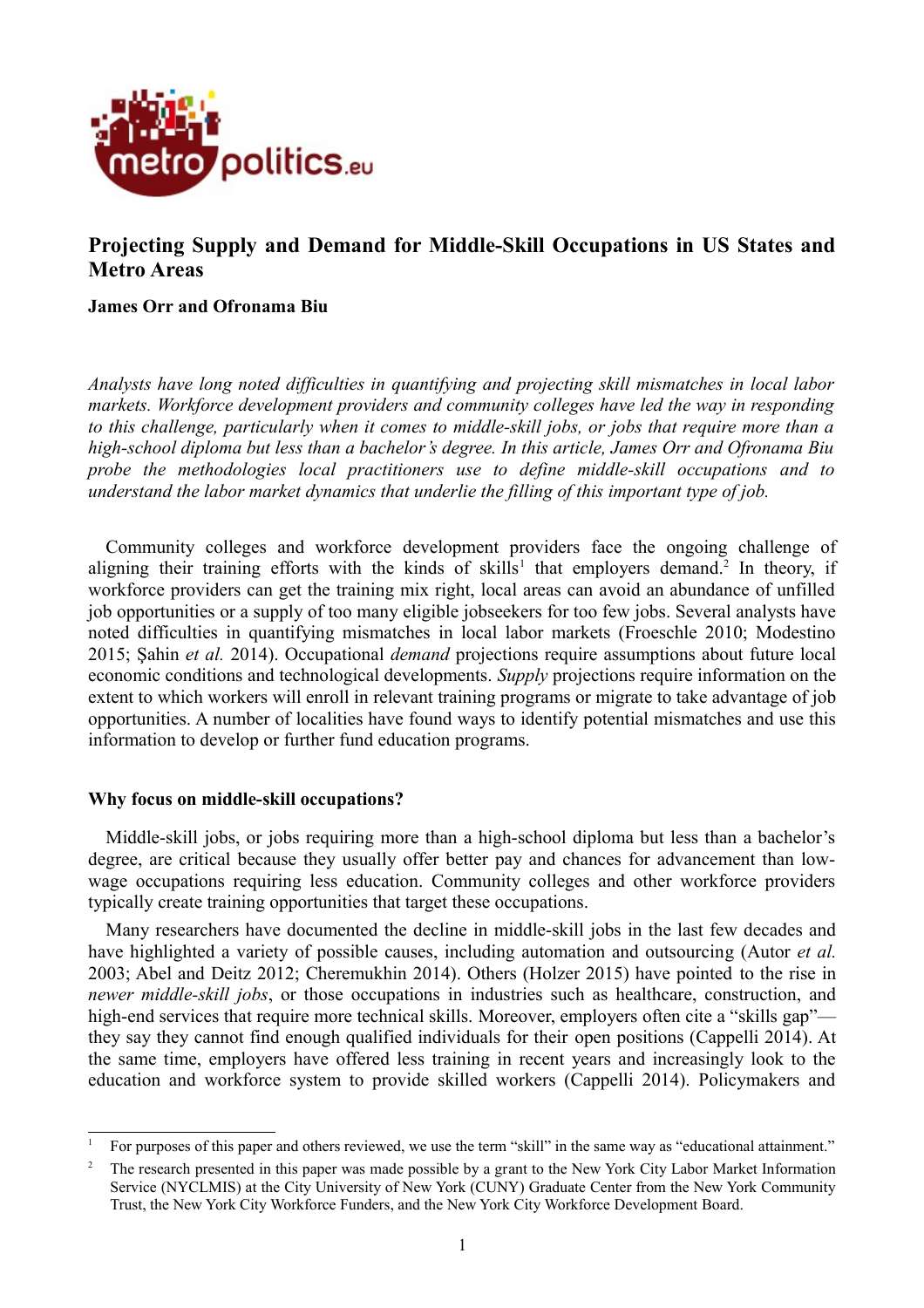training providers are thus particularly concerned about ensuring that the number of eligible workers matches demand for existing and emerging middle-skill occupations.

Here, we highlight methods four local areas use to project middle-skill occupational supply and demand. These studies present several practical means of addressing the conceptual and methodological challenges involved in this task. We draw from a review of approaches taken in Wisconsin (Loritz *et al.* 2013), Texas (Goldman *et al.* 2015), the Houston metropolitan area (Greater Houston Partnership 2014), and a 10-county region in western New York State (Monroe Community College 2015). The findings of this literature review informed the methodology for the New York City Labor Market Information Service's study on middle-skill jobs.<sup>[3](#page-1-0)</sup>

# **Defining middle-skill occupations**

There are many ways to determine how much education any given job requires. One is to use the minimum required education level assigned by the Bureau of Labor Statistics (BLS) or some other state or local government agency; another is to use the American Community Survey (ACS) to analyze the educational attainment of those employed in a particular occupation<sup>[4](#page-1-1)</sup> in a given region. Table 1 summarizes the definitions used in the supply–demand studies reviewed here.

| <b>Study</b>                                                               | BLS/<br>government agency                                                                                   | <b>ACS</b>                                                                                                                                   | <b>Other</b>                                                                                                           |
|----------------------------------------------------------------------------|-------------------------------------------------------------------------------------------------------------|----------------------------------------------------------------------------------------------------------------------------------------------|------------------------------------------------------------------------------------------------------------------------|
| <b>Wisconsin</b><br>(Loritz et al. 2013)                                   | Associate degree or<br>postsecondary<br>non-<br>degree award.                                               |                                                                                                                                              | 5,000<br>than<br>More<br>total<br>openings statewide in long-<br>state occupational<br>term<br>employment projections. |
| <b>Texas</b><br>(Goldman et al. 2015)                                      | Associate degree                                                                                            | 65% or more workers<br>in the occupation in<br>have<br>state<br>the<br>an<br>associate degree<br>or<br>postsecondary<br>non-<br>degree award | More than 1,000 workers in<br>any region within the state<br>from Occupational Employ-<br>ment Statistics.             |
| <b>Western New York State</b><br>(Monroe Community<br><b>College 2015)</b> | Associate degree or<br>postsecondary non-<br>degree award.                                                  |                                                                                                                                              | middle-skill<br>Focused<br>on.<br>occupations in five<br>key<br>industries in the region.                              |
| <b>Houston Metro Area</b><br><b>(Greater Houston</b><br>Partnership 2014)  | Associate degree or<br>occupation requires a<br>high-school diploma<br>plus some training or<br>experience. |                                                                                                                                              | middle-skill<br>Focused<br>on<br>occupations<br>key<br>in<br>industrial drivers<br>the<br>in<br>region.                |

#### **Table 1. Defining middle-skill occupations**

<span id="page-1-0"></span>See the following page on the NYCLMIS website: [www.gc.cuny.edu/lmis/research/middle\\_skill.](http://www.gc.cuny.edu/lmis/research/middle_skill)

<span id="page-1-1"></span>See the Bureau of Labor Statistics website, Table 1.12, Education and training assignments by detailed occupation, 2014: [www.bls.gov/emp/ep\\_table\\_112.htm.](https://www.bls.gov/emp/ep_table_112.htm)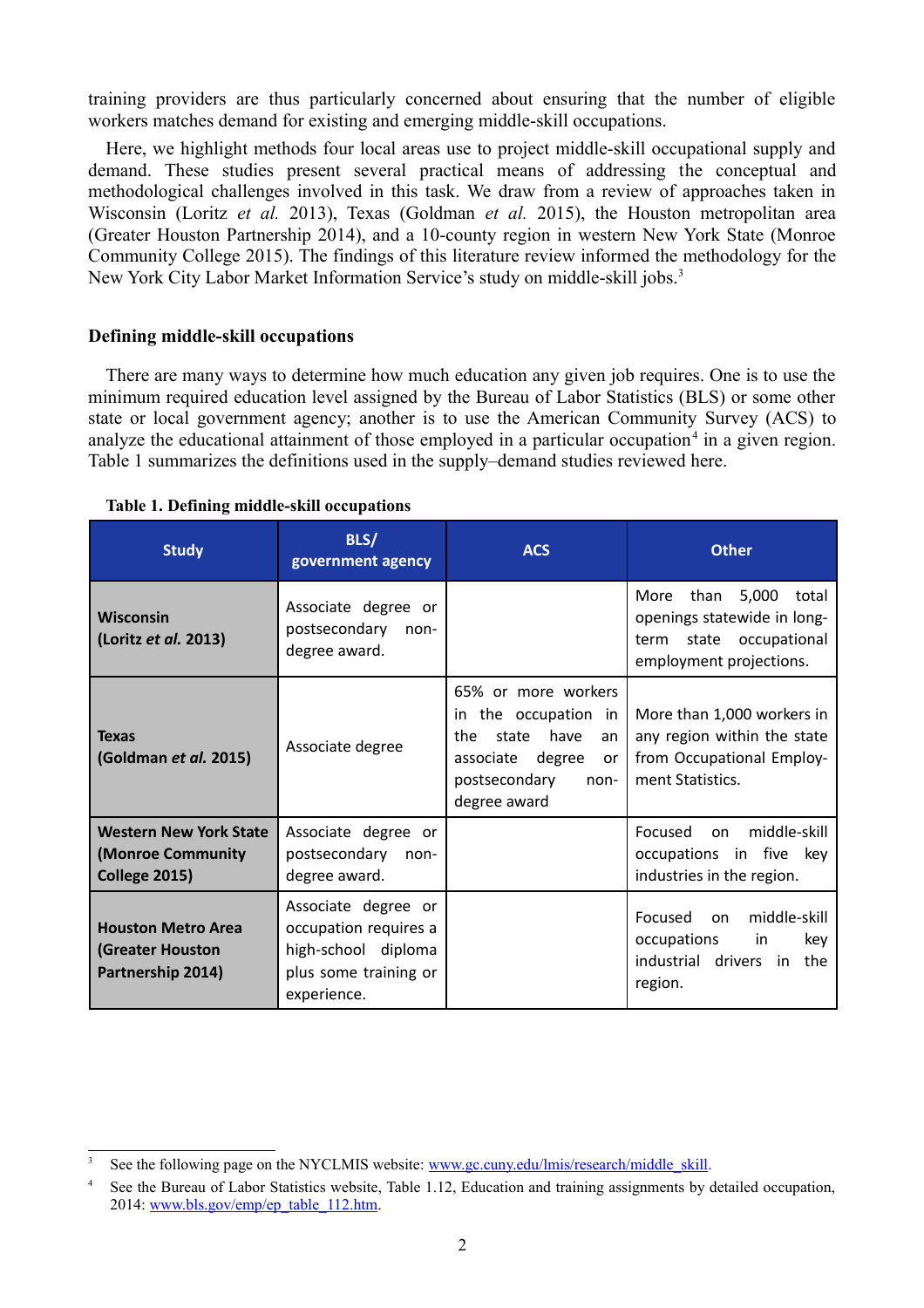# **Estimating labor market demand**

Organizations looking for information on middle-skill occupation demand typically rely on real-time online job postings data and BLS biannual 10-year long-term job-openings projections.<sup>[5](#page-2-1)</sup> Researchers use online subscription-based software—such as Burning Glass Technologies<sup>TM</sup> or Help Wanted OnLine<sup>®</sup>— to obtain the number of online jobs posted in a certain area over a particular time frame. The data also includes information about the education, certification, and skill requirements of each position. The two studies that used job-posting data blended them with other information. The Western New York report relied on these data to capture the skill sets needed in each of the groups of critical occupations. The Texas report indicated these data were one particularly useful source of current demand in linking occupations with postsecondary education offerings.

BLS job-openings projections are available for middle-skill occupations in states, metropolitan areas, and a selected number of cities. Projections for other sub-state areas must be obtained from state employment-security agencies. All but the Wisconsin study reported that these long-term projections contributed to the preparation of their demand projections. Table 2 summarizes the sources of demand projections used in each of the studies.

| <b>Study</b>                                                     | <b>Demand</b>                                                                                                                                                                                                                                                                                                                                                                                          |  |  |
|------------------------------------------------------------------|--------------------------------------------------------------------------------------------------------------------------------------------------------------------------------------------------------------------------------------------------------------------------------------------------------------------------------------------------------------------------------------------------------|--|--|
| <b>Wisconsin</b><br>(Loritz et al. 2013)                         | Wisconsin Department of Workforce Development 10-year<br>occupation demand projections.                                                                                                                                                                                                                                                                                                                |  |  |
| <b>Texas</b><br>(Goldman et al. 2015)                            | Texas Workforce Commission projections of (1) annual<br>number of new jobs plus replacements by occupation and (2)<br>10-year-out projections by occupation, for the state and sub-<br>state areas. Projections are supplemented with information<br>from real-time job postings on postsecondary education<br>requirements.                                                                           |  |  |
| <b>Western New York State</b><br>(Monroe Community College 2015) | Commercially supplied proprietary employment data and<br>projections of annual average openings in key occupations in<br>five selected industries (advanced manufacturing, skilled<br>trades, information and computer technology, hospitality and<br>tourism, and healthcare), supplemented with information on<br>the skill requirements of the occupations contained in real-<br>time job postings. |  |  |
| <b>Houston Metro Area</b><br>(Greater Houston Partnership 2014)  | Commercially supplied projections of annual<br>average<br>occupation openings in key industrial drivers (energy,<br>construction, manufacturing, transportation and healthcare)<br>in the region's economy.                                                                                                                                                                                            |  |  |

### **Table 2. Identifying middle-skill demand sources**

Caveats apply to both of these widely used sources of occupation demand. Real-time job ads may reflect attempts by staffing agencies or employers to collect resumes and get a sense of the workforce rather than actual demand. Demand could also be underestimated from this source because larger employers are more likely to advertise online than small employers. Employers also post high-wage jobs more frequently than low-wage jobs (Maher & Maher *et al.* 2014). BLS longterm projections can also be biased if assumptions about technological developments and how they

<span id="page-2-1"></span><span id="page-2-0"></span>Available online at: [www.bls.gov/emp/#data.](#page-2-0)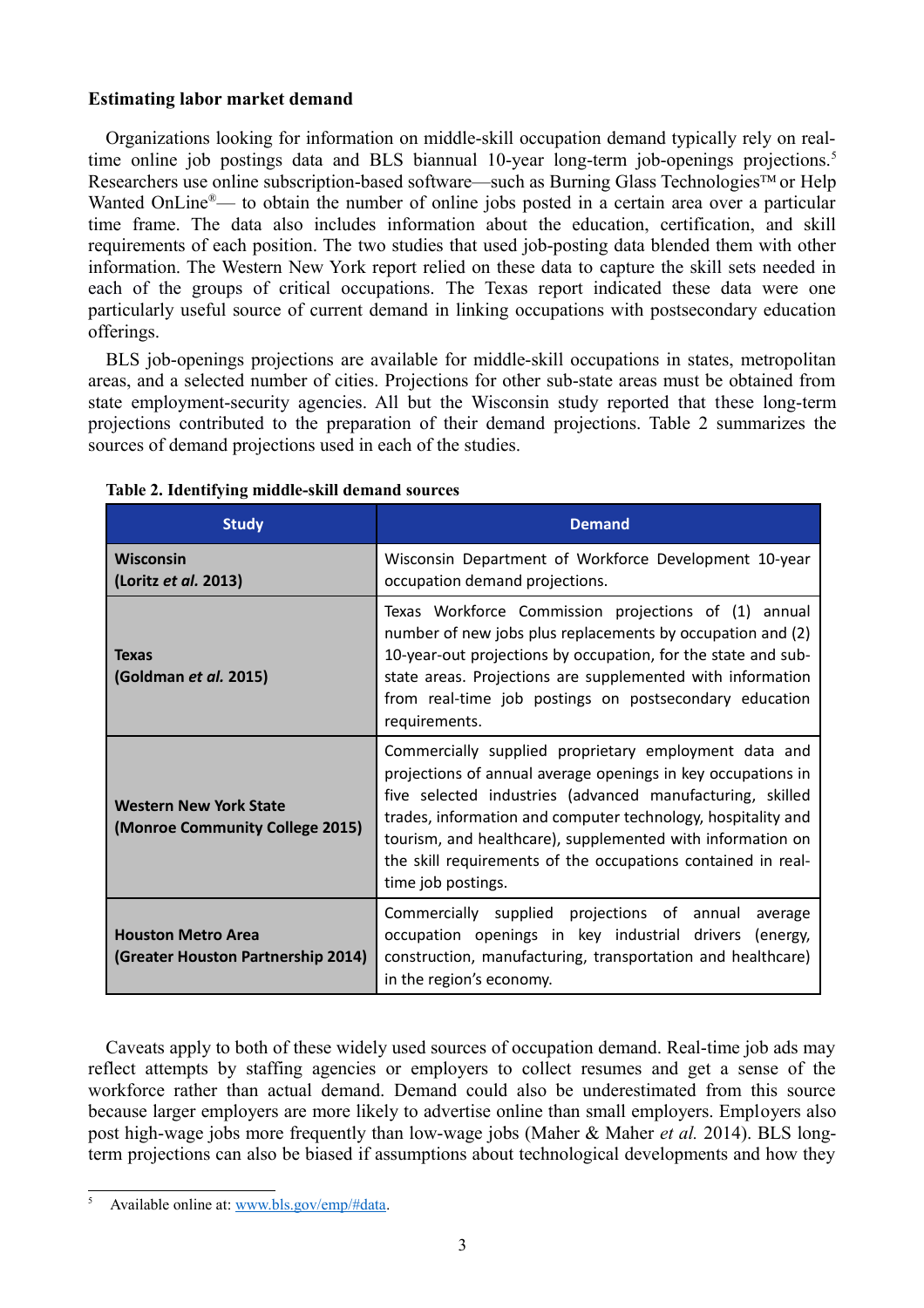affect demand are incorrect. Finally, to date, BLS annual average opening estimates included only new jobs and those opened by individuals who have retired or left employment in that field. Beginning in 2017, BLS will also include openings due to churn, or turnover.

### **Estimating labor supply**

Projections of how many workers are available to take jobs in middle-skill occupations are typically based on how many people have recently completed appropriate education and training programs in institutions located within the geographic scope of the labor market (Table 3). They draw on records reported directly by postsecondary institutions in the state or from information on degrees and certificates available in the Integrated Postsecondary Education Data System (IPEDS).<sup>[6](#page-3-0)</sup> To the extent that these degrees and certificates can be mapped to middle-skill occupations, these counts yield a quantitative estimate of the supply of workers.

Most local area studies reviewed here focus on opportunities for workers living within the particular jurisdictions for which workforce development providers are responsible. The Western New York State study computed their supply measures from the number of program completers at community colleges within the 10-county region. The Houston area supply study used IPEDS data to project the number of graduates with appropriate credentials from institutions located in the greater metropolitan area.

Basing supply estimates on the number of graduates from local training institutions could overstate the available supply as trained workers have the option of migrating to other areas where their skills are in demand. While high-skilled workers are considered highly mobile, there is still a risk of out-migration of young, newly trained middle-skill workers. Moreover, local employers facing an increase in demand can fill openings not just with locally trained workers but also qualified workers who are currently employed, unemployed, or out of the labor force, or from the interregional migration of trained workers. Studies reviewed in Bartik (1993) suggest that between a third and half of new jobs in local areas are filled by migrants.

Three of the studies noted the potential for interregional migration to affect local labor supply. The Wisconsin study reduced the annual flows of program completers from state institutions by 33%, the historical average state out-migration rate of students from Wisconsin educational institutions. That study also adjusted the flows to account for the labor-force participation rates of graduates. The Houston area study noted the potential for out-migration to reduce the supply of trained workers and made a case for training workers in excess of projected demand.

The study of middle-skill occupations in Texas projected the supply of workers by extrapolating the growth in the number of workers in the occupations concerned over the previous 10 years. It took this growth rate from the detailed occupational employment data available from the ACS. The model assumes growth is some combination of program completers in institutions in Texas, in-migration of qualified workers, trained unemployed workers and those out of the labor force. The Texas study's authors (Goldman *et al.* 2015) note that it is difficult to model these individual sources of supply and that projections are not precise.

<span id="page-3-0"></span><sup>6</sup> IPEDS is a system of annual surveys conducted by the National Center for Education Statistics that collect data on enrollments and completions, among other information, at US postsecondary educational institutions. See: [https://nces.ed.gov/ipeds/Home/UseTheData.](https://nces.ed.gov/ipeds/Home/UseTheData)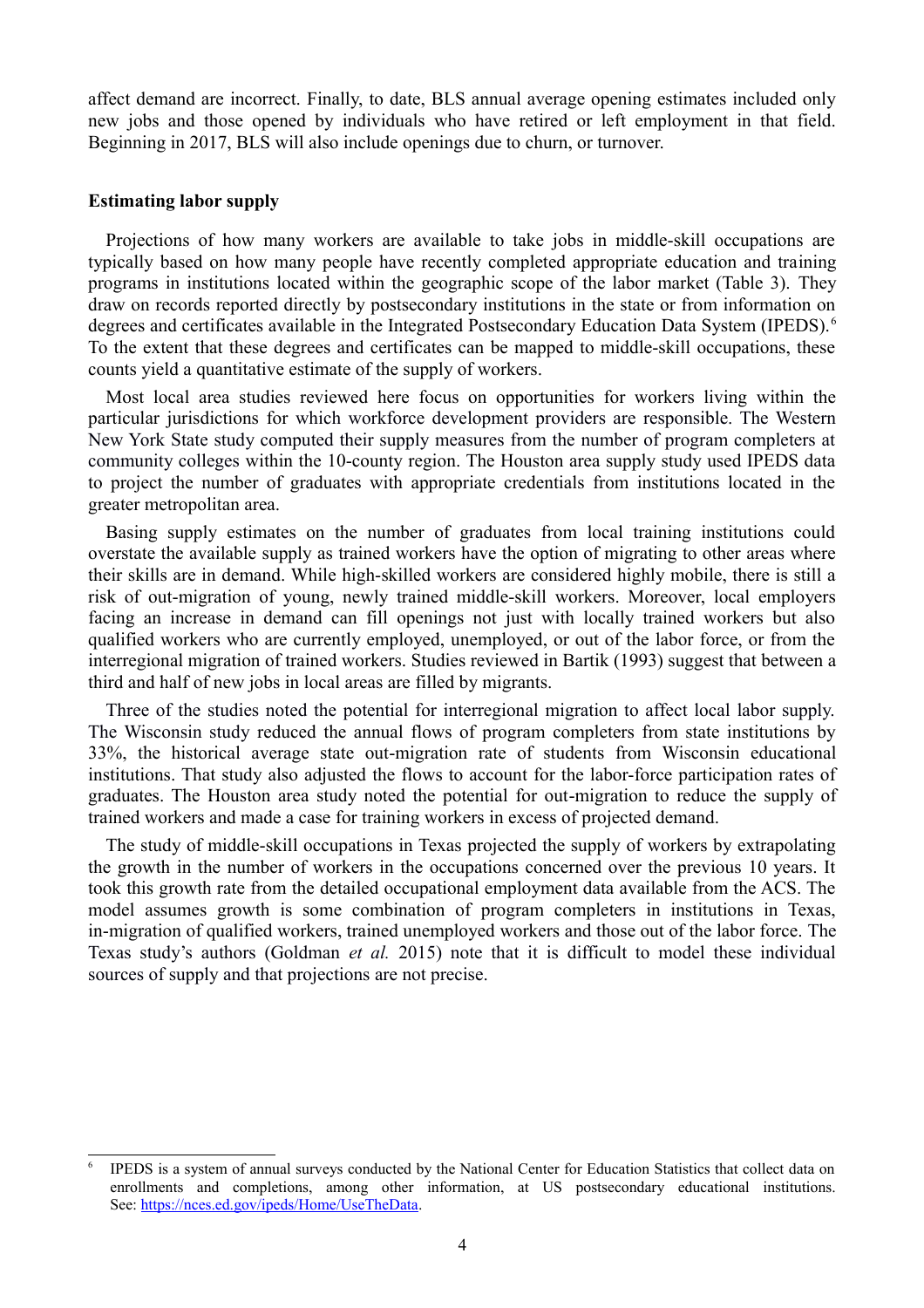#### **Table 3. Identifying middle-skill supply sources**

| <b>Study</b>                                                              | <b>Supply</b>                                                         |  |
|---------------------------------------------------------------------------|-----------------------------------------------------------------------|--|
| <b>Wisconsin</b>                                                          | IPEDS data on program completers from Wisconsin institutions from     |  |
| (Loritz et al. 2013)                                                      | 2000 to 2011 used to project supply out to 2020.                      |  |
| <b>Texas</b>                                                              | (1) IPEDS data on graduates from community colleges located in Texas. |  |
| (Goldman et al. 2015)                                                     | (2) Supply growth through 2022 projected from 2005-2012 trend in      |  |
| <b>Western New York State</b>                                             | employment from the US Census Bureau's ACS.                           |  |
| (Monroe Community                                                         | IPEDS data on program completers from area community colleges and     |  |
| <b>College 2015)</b>                                                      | the Monroe Community College student data system.                     |  |
| <b>Houston Metro Area</b><br><b>(Greater Houston</b><br>Partnership 2014) | IPEDS data on graduates from nine Houston-area community colleges.    |  |

# **Comparing supply and demand**

These studies offer several options for characterizing worker shortages or surpluses (Table 4). Using the *strict numerical difference*, as in the Western New York State study, between projected supply and demand, can be appropriate in some cases. Goldman *et al.* (2015) developed an alternative approach by comparing *demand and supply growth rates* in Texas**,** grouping demand for and supply of occupations on a spectrum from low to high growth. Occupations with relatively fast projected demand growth and relatively slow projected supply growth were considered occupations facing shortages, and those with slow demand but fast supply growth faced surpluses.

The Houston area's *staffing environment indicator* offers a broader characterization of potential occupation imbalance by computing an index from recent changes in the occupation's relative wage and its projected demand growth rate, share of employment in the local area, and recent change in the share of overall employment in the local area. It then arrayed occupations on a spectrum from easy- to hard-to fill, and the index focused policymakers' attention on the latter.

Overall, the studies did not find evidence of widespread middle-skill job mismatches. The Western New York study revealed middle-skill shortages in several specific occupations in each of the five industries, however, including a large projected shortage of nurses, home health aides, and personal care aides. The study noted a somewhat sizeable projected surplus of dental hygienists. The Wisconsin and Houston studies did not find significant imbalances in the supply of program completers in middle-skill occupations, though there was some concern with potential mismatches in several healthcare occupations in Houston. In the Texas study, there were not a sizeable number of occupations in the high-demand/low-supply or low-demand/high-supply categories, though there was a projected shortage of air-transport workers and a surplus of law-enforcement and selected production workers. The study did project slight shortages in several occupations, including sales representatives and supervisors, office and administrative support workers, computer specialists, financial specialists, teachers, and health technologists and technicians.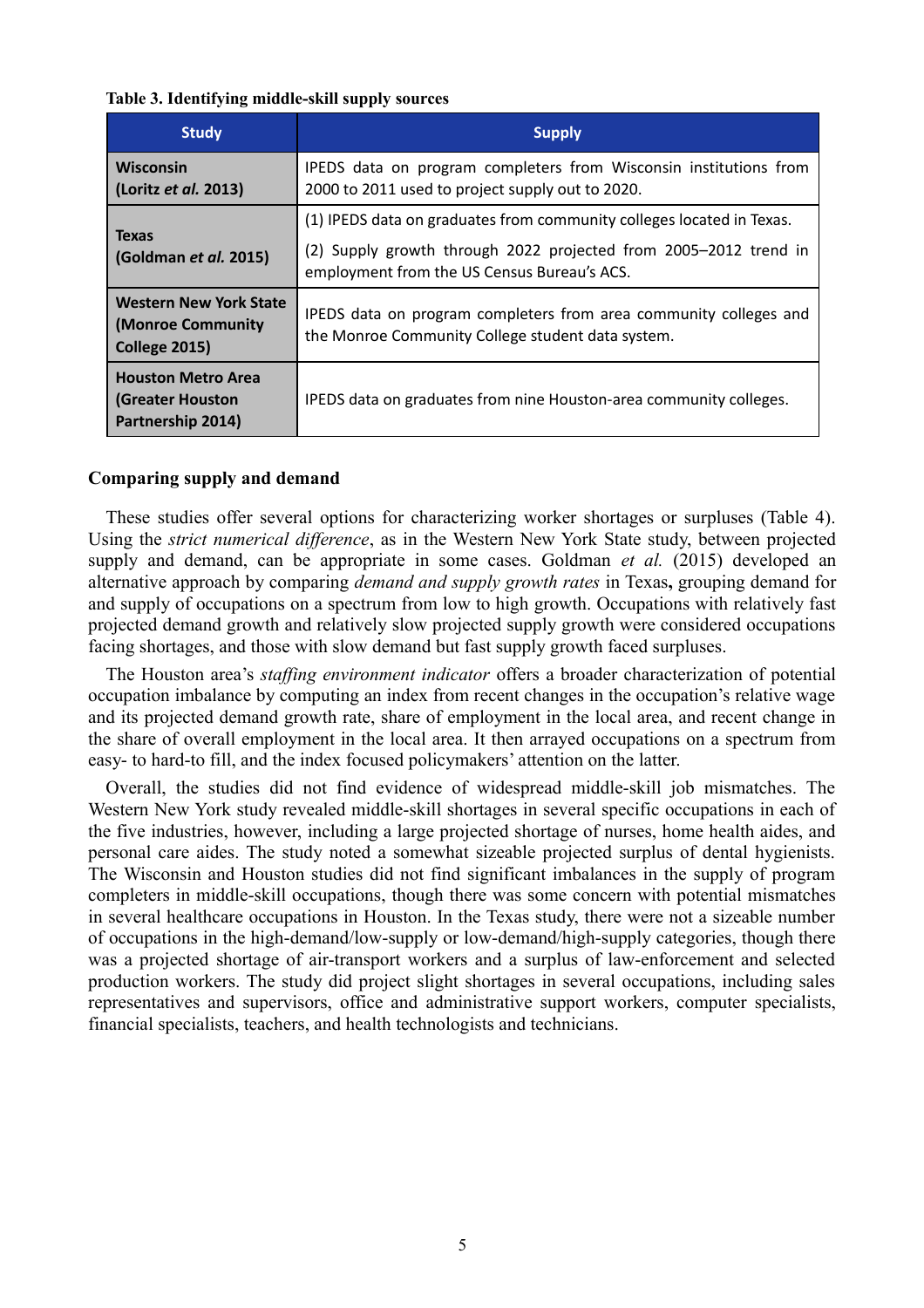| Table 4. Classifying shortages and surpluses of workers |  |  |  |  |  |
|---------------------------------------------------------|--|--|--|--|--|
|---------------------------------------------------------|--|--|--|--|--|

| <b>Study</b>                                                     | <b>Classifying shortages or surpluses of workers</b>                                                                                                                                                                                                             |  |
|------------------------------------------------------------------|------------------------------------------------------------------------------------------------------------------------------------------------------------------------------------------------------------------------------------------------------------------|--|
| Wisconsin (Loritz et al. 2013)                                   | Numerical projected gap estimates between supply and<br>demand for each occupation.                                                                                                                                                                              |  |
| Texas (Goldman et al. 2015)                                      | Supply-demand growth matrix tool statewide and for<br>10 workforce regions. Three equal-sized groups<br>0t<br>occupations based on estimated growth in demand and<br>supply: high, medium, and low.                                                              |  |
| <b>Western New York State</b><br>(Monroe Community College 2015) | Annual numerical gap (surplus or shortage) between supply<br>and demand for each occupation.                                                                                                                                                                     |  |
| <b>Houston Metro Area</b><br>(Greater Houston Partnership 2014)  | Reports (1) a staffing environment indicator showing the<br>ease of filling the occupation—neutral, hard, hardest to fill—<br>and (2) a comparison of the numerical gap between the<br>demand for degrees by occupation with IPEDS data on<br>degree completers. |  |

#### **Conclusion**

Local area middle-skill occupational research helps policymakers and training providers understand how the supply of the workforce matches employers' demands. Overall, these studies did not find broad middle-skill occupational imbalances, though they did find evidence of potential imbalances in specific jobs. As Cleary and Van Noy (2014) point out, however, efforts to align workforce training with the needs of employers is presently more of an art than a science. On the demand side, the main sources are real-time online job postings and 10-year demand projections. The most widely used measure of supply was the number of training and certificate program completers. All of these sources clearly have shortcomings. The researchers also did not factor in other sources of supply, such as trained unemployed workers or potential in-migrants; data constraints likely explain this omission.

Policymakers and workforce development providers undertaking similar studies should consider ways to obtain data on these additional sources of supply. Moreover, centralizing local sources of information on both skill supply and demand could increase the accuracy and transparency of projections, support the efficient use of limited workforce resources, and help localities avoid overor under-producing workers to meet projected demand.

#### **Bibliography**

- Abel, Jaison R. and Deitz, Richard. 2012. "Job Polarization and Rising Inequality in the Nation and the New York– Northern New Jersey Region", *Federal Reserve Bank of New York Current Issues in Economics and Finance*, vol. 18, no. 7. Available online at the following URL: [www.newyorkfed.org/research/current\\_issues/ci18-7.html.](https://www.newyorkfed.org/research/current_issues/ci18-7.html)
- Autor, David; Levy, Frank; and Murnane, Richard. 2003. "The Skill Content of Technological Change: An Empirical Exploration", *Quarterly Journal of Economics*, vol 118, no. 4, November.
- Bartik, Timothy. 1993. "Who Benefits from Local Job Growth: Migrants or the Original Residents?", *Regional Studies*, vol. 27, no. 4.
- Cappelli, Peter. 2014. "Skill gaps, skill shortages and skill mismatches: evidence for the US", *NBER Working Paper Series*, working paper no. 20382, Cambridge (Massachusetts): National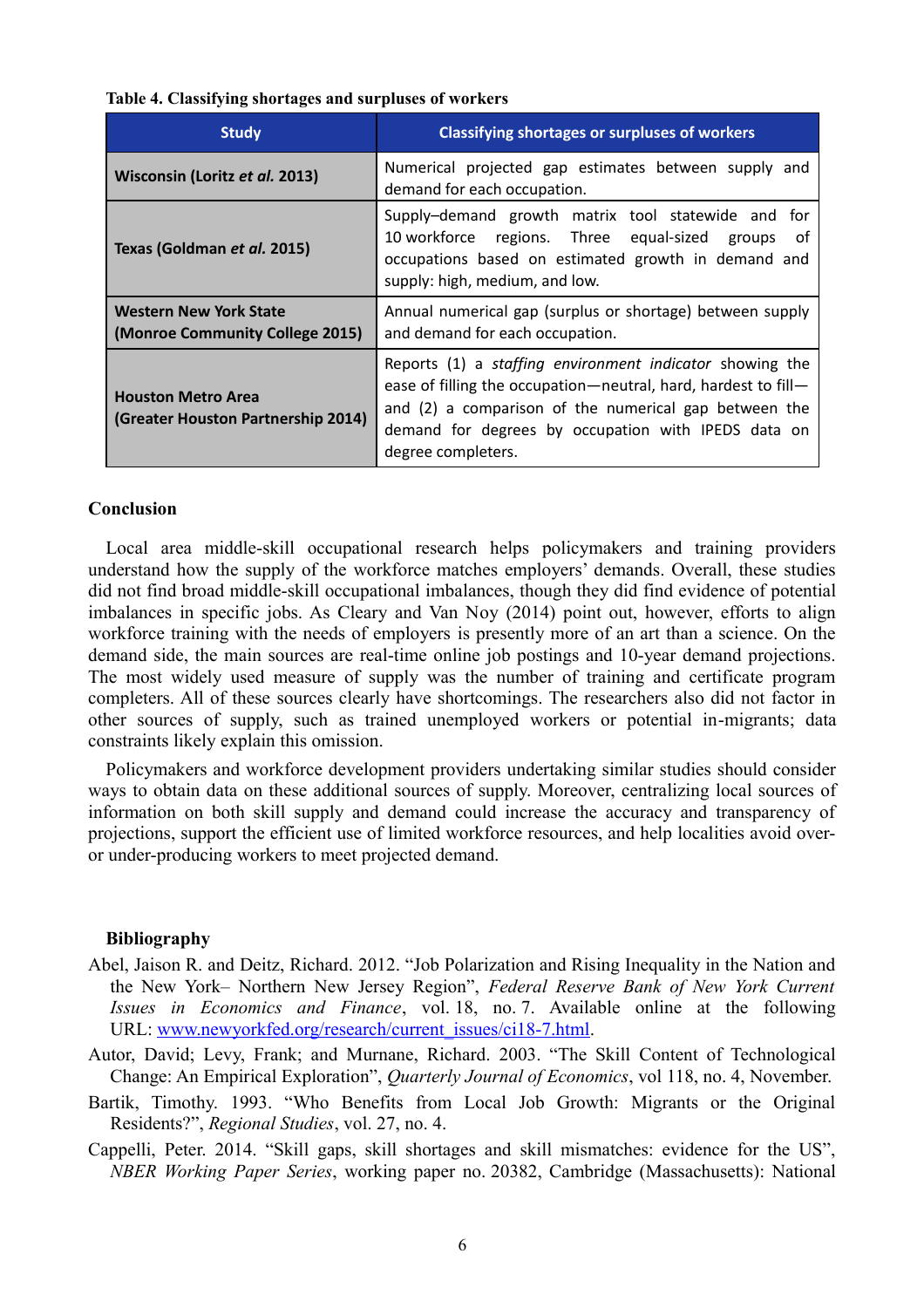Bureau of Economic Research. Available online at the following URL: [www.nber.org/papers/w20382.pdf.](http://www.nber.org/papers/w20382.pdf)

- Cheremukhin, Anton. 2014. "Middle-Skill Jobs Lost in US Labor Market Polarization", *Federal Reserve Bank of Dallas Economic Letter*. Available online at the following URL: [www.dallasfed.org/assets/documents/research/eclett/2014/el1405.pdf.](http://www.dallasfed.org/assets/documents/research/eclett/2014/el1405.pdf)
- Cleary, Jennifer and Van Noy, Michelle. 2014. "A Framework for Understanding Labor Market Alignment in Higher Education", Council for the Study of Community Colleges (CSCC) Annual Conference, 4 April. Available online at the following URL: [www.heldrich.rutgers.edu/sites/default/files/products/uploads/CSCC\\_Presentation\\_VanNo](http://www.heldrich.rutgers.edu/sites/default/files/products/uploads/CSCC_Presentation_VanNoy_Cleary.pdf) [y\\_Cleary.pdf.](http://www.heldrich.rutgers.edu/sites/default/files/products/uploads/CSCC_Presentation_VanNoy_Cleary.pdf)
- Froeschle, Richard. 2010. *Labor Supply/Demand Analysis: Approaches and Concerns*, Austin: Texas Workforce Commission. Available online at the following URL: [https://pdfs.semanticscholar.org/33bd/0c5f2a513d8801e08e84a4e4ea5a408a85b7.pdf.](https://pdfs.semanticscholar.org/33bd/0c5f2a513d8801e08e84a4e4ea5a408a85b7.pdf)
- Goldman, Charles; Butterfeld, Lindsay; Lavery, Diana; Miller, Trey; Daugherty, Lindsay; Beleche, Trinidad; and Han, Bing. 2015. *Using Workforce Information for Degree Program Planning in Texas*, Santa Monica: RAND Corporation. Available online at the following URL: [www.rand.org/pubs/research\\_reports/RR1011.html.](http://www.rand.org/pubs/research_reports/RR1011.html)
- Greater Houston Partnership. 2014. *Addressing Houston's Middle-Skills Jobs Challenge: A Plan by the Greater Houston Partnership Regional Workforce Development Task Force*. Available online at the following URL: [www.houston.org/upskillhouston/pdf/UpSkill-Full-Report.pdf.](http://www.houston.org/upskillhouston/pdf/UpSkill-Full-Report.pdf)
- Holzer, Harry. 2015. *Job Market Polarization and US Worker Skills: A Tale of Two Middles*, report, Washington, DC: The Brookings Institution, 6 April. Available online at the following URL: [www.brookings.edu/research/job-market-polarization-and-u-s-worker-skills-a-tale-of-two](http://www.brookings.edu/research/job-market-polarization-and-u-s-worker-skills-a-tale-of-two-middles)[middles.](http://www.brookings.edu/research/job-market-polarization-and-u-s-worker-skills-a-tale-of-two-middles)
- Loritz, Megan; Nerad, Ben; Sletten, Phil; and Cunha, Jennifer. 2013. *Examining the Skills Gap in Wisconsin*, report prepared as part of the Workshop in Public Affairs, spring, for the Wisconsin Legislative Council, Madison: Robert M. La Follette School of Public Affairs, University of Wisconsin–Madison. Available online at the following URL: [www.lafollette.wisc.edu/images/publications/workshops/2013-Leg\\_Council.pdf.](http://www.lafollette.wisc.edu/images/publications/workshops/2013-Leg_Council.pdf)
- Modestino, Alicia Sasser. 2015. "Middle-Skill Workers in Today's Job Market", National Academy of Sciences Symposium on the Supply Chain for Middle-Skill Jobs: Education, Training and Certification Pathways, 24–25 June. Available online at the following URL: [http://sites.nationalacademies.org/cs/groups/pgasite/documents/webpage/pga\\_167971.pdf.](http://sites.nationalacademies.org/cs/groups/pgasite/documents/webpage/pga_167971.pdf)
- Monroe Community College. 2015. "Measuring Middle-Skill Gaps within the Finger Lakes Regional Economy", *Economic Development and Innovative Workforce Series*, no. 26. Available online at the following URL: [https://user-tybgwup.cld.bz/Measuring-Middle-Skills-Gaps-within](https://user-tybgwup.cld.bz/Measuring-Middle-Skills-Gaps-within-the-Finger-Lakes-Regional-Economy#2)[the-Finger-Lakes-Regional-Economy#2.](https://user-tybgwup.cld.bz/Measuring-Middle-Skills-Gaps-within-the-Finger-Lakes-Regional-Economy#2)
- Maher & Maher, Jobs for the Future, and the New York City Labor Market Information Service. 2014. *Real-Time Labor Market Information: An Environmental Scan of Vendors and Workforce Development Users*, report prepared for the US Department of Labor, Employment and Training Administration, Office of Workforce Investment, 15 September. Available online at the following URL: [www.gc.cuny.edu/CUNY\\_GC/media/365-Images/Uploads%20for%20LMIS/Reports](http://www.gc.cuny.edu/CUNY_GC/media/365-Images/Uploads%20for%20LMIS/Reports%20and%20Briefs/NYCLMIS_Maher_JFF-RTLMI-Environmental-Scan_4.pdf) [%20and%20Briefs/NYCLMIS\\_Maher\\_JFF-RTLMI-Environmental-Scan\\_4.pdf.](http://www.gc.cuny.edu/CUNY_GC/media/365-Images/Uploads%20for%20LMIS/Reports%20and%20Briefs/NYCLMIS_Maher_JFF-RTLMI-Environmental-Scan_4.pdf)
- Şahin, Ayşegul; Song, Joseph; Topa, Giorgio; and Violante, Giovanni L. 2014. *Mismatch Unemployment*, New York: Federal Reserve Bank of New York. Available online at the following URL: [www.newyorkfed.org/medialibrary/media/research/economists/sahin/mismatchpaper\\_AE](http://www.newyorkfed.org/medialibrary/media/research/economists/sahin/mismatchpaper_AER_final.pdf) [R\\_final.pdf.](http://www.newyorkfed.org/medialibrary/media/research/economists/sahin/mismatchpaper_AER_final.pdf)